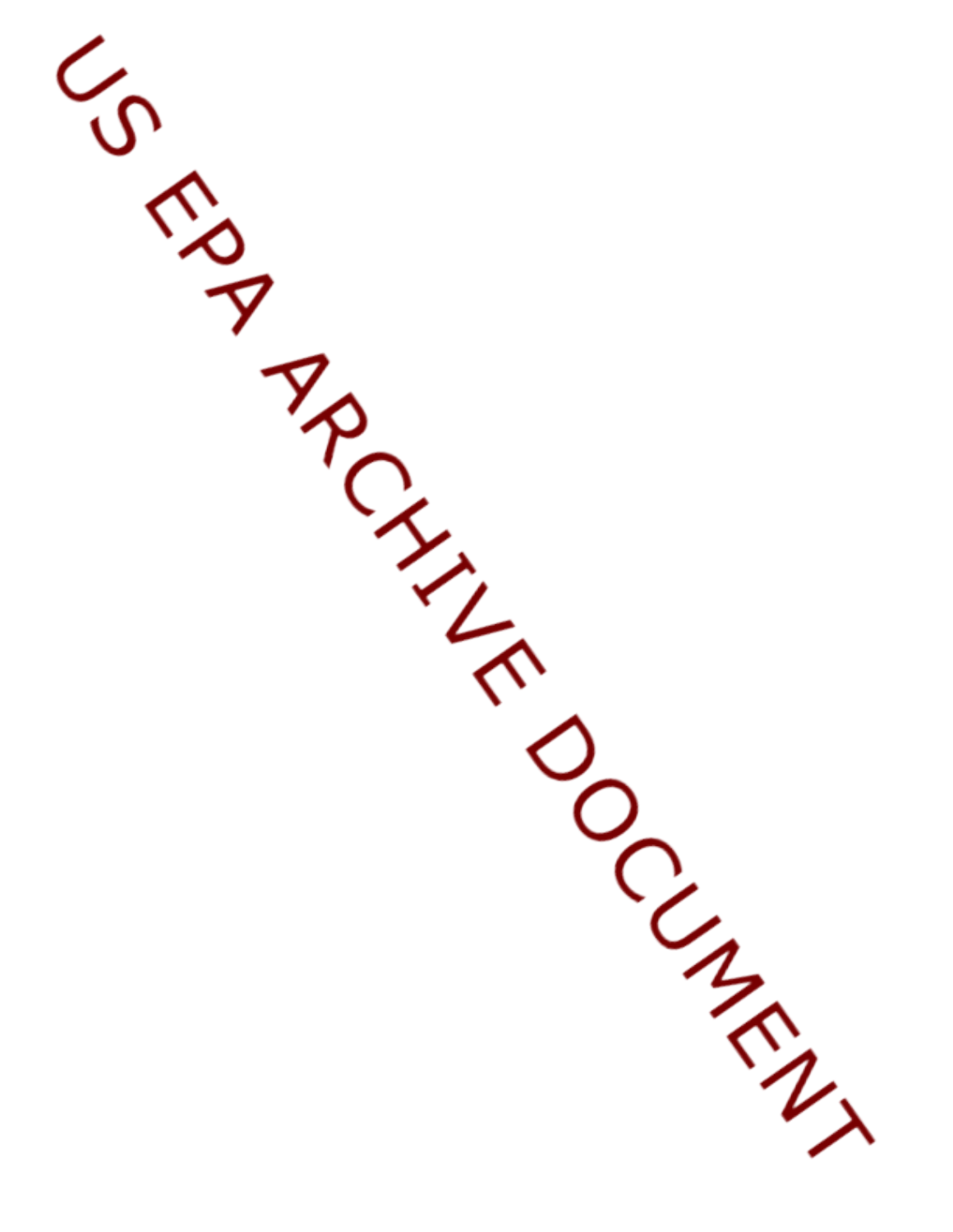**UNITED STATES ENVIRONMENTAL PROTECTION AGENCY** Office of Research and Development Washington, D.C. 20460



# **ENVIRONMENTAL TECHNOLOGY VERIFICATION PROGRAM VERIFICATION STATEMENT**

| <b>TECHNOLOGY TYPE:</b> | POLYCHLORINATED BIPHENYL (PCB) FIELD ANALYTICAL<br><b>TECHNIQUES</b>                    |
|-------------------------|-----------------------------------------------------------------------------------------|
| APPLICATION:            | <b>MEASUREMENT OF PCBs IN SOILS AND SOLVENT EXTRACTS</b>                                |
| TECHNOLOGY NAME:        | <b>EnviroGard PCB TEST KIT</b>                                                          |
| COMPANY:<br>ADDRESS:    | STRATEGIC DIAGNOSTICS INC.<br><b>111 PENCADER DRIVE</b><br><b>NEWARK, DE 19702-3322</b> |
| PHONE:                  | (302) 456-6789                                                                          |

The U.S. Environmental Protection Agency (EPA) has created a program to facilitate the deployment of innovative technologies through performance verification and information dissemination. The goal of the Environmental Technology Verification (ETV) Program is to further environmental protection by substantially accelerating the acceptance and use of improved and more cost-effective technologies. The ETV Program is intended to assist and inform those involved in the design, distribution, permitting, and purchase of environmental technologies. This document summarizes the results of a demonstration of the Strategic Diagnostics Inc. (SDI) EnviroGard PCB test kit.

## **PROGRAM OPERATION**

EPA, in partnership with recognized testing organizations, objectively and systematically evaluates the performance of innovative technologies. Together, with the full participation of the technology developer, they develop plans, conduct tests, collect and analyze data, and report findings. The evaluations are conducted according to a rigorous demonstration plan and established protocols for quality assurance. EPA's National Exposure Research Laboratory, which conducts demonstrations of field characterization and monitoring technologies, with the support of the U.S. Department of Energy's (DOE) Environmental Management (EM) program, selected Oak Ridge National Laboratory (ORNL) as the testing organization for the performance verification of polychlorinated biphenyls (PCBs) field analytical techniques.

## **DEMONSTRATION DESCRIPTION**

In July 1997, the performance of six PCB field analytical techniques was determined under field conditions. Each technology was independently evaluated by comparing field analysis results with those obtained using approved reference methods. Performance evaluation (PE) samples were also used to assess independently the accuracy and comparability of each technology.

The demonstration was designed to detect and measure PCBs in soil and solvent extracts. The demonstration was conducted at ORNL in Oak Ridge, Tennessee, from July 22 through July 29, 1997. The study was conducted under two environmental conditions. The first site was outdoors, with naturally fluctuating temperatures and relative humidity conditions. The second site was inside a controlled environmental chamber, with generally cooler temperatures and lower relative humidities. Multiple soil types, collected from sites in Ohio, Kentucky, and Tennessee, were analyzed in this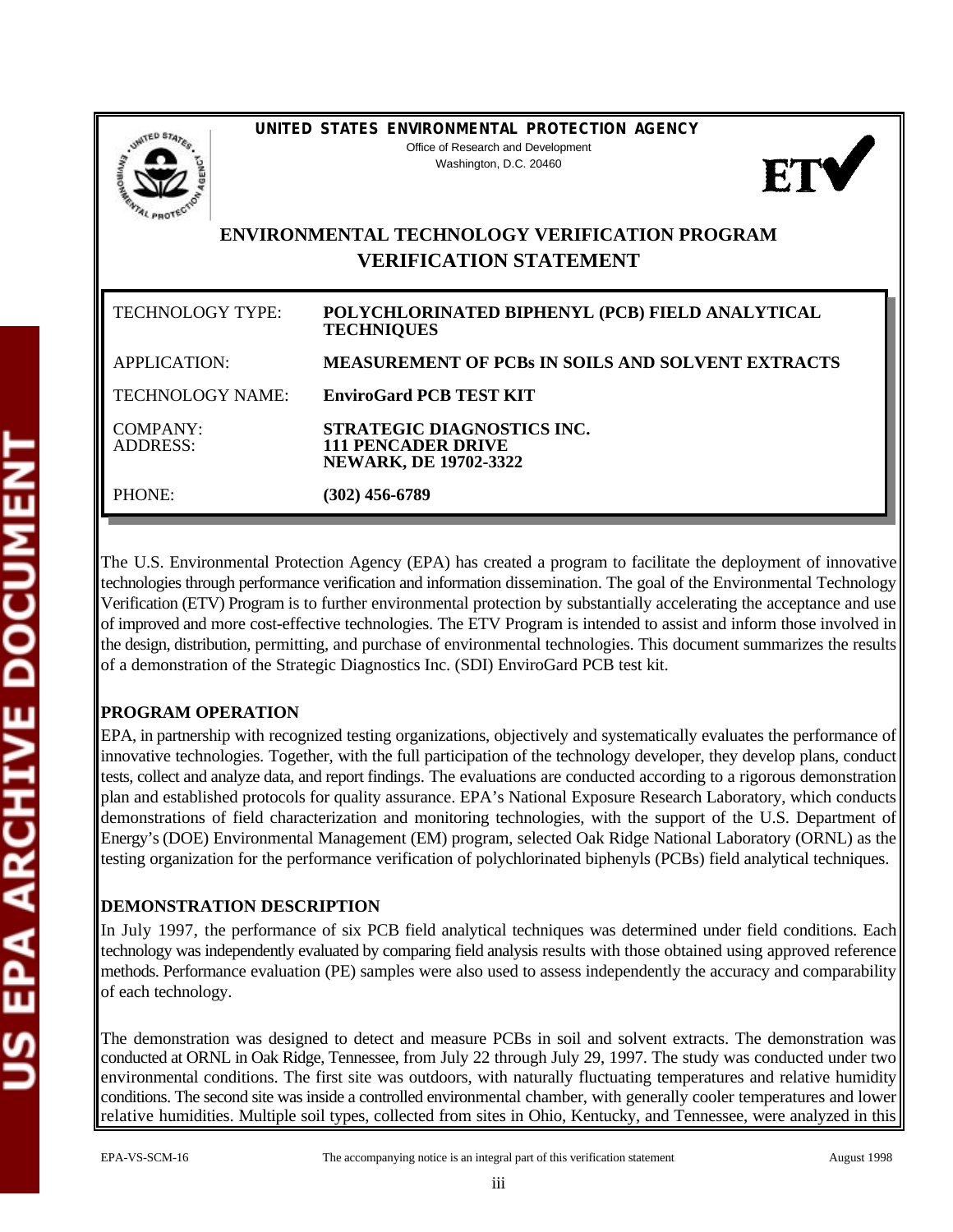study. Solutions of PCBs were also analyzed to simulate extracted surface wipe samples. The results of the soil and extract analyses conducted under field conditions by the technology were compared with results from analyses of homogenous replicate samples conducted by conventional EPA SW-846 methodology in an approved reference laboratory. Details of the demonstration, including a data summary and discussion of results, may be found in the report entitled *Environmental Technology Verification Report: Immunoassay Kit, Strategic Diagnostics Inc., EnviroGard PCB Test Kit,,* EPA/600/R-98/113.

# **TECHNOLOGY DESCRIPTION**

The EnviroGard PCB test kit is a competitive binding enzyme immunoassay that performs rapid, interval testing for PCBs in soils and solutions at specified action levels of 1, 5, 10, and 50 parts per million (ppm). These results are reported in intervals (e.g.,  $\lt 1$  ppm, 1 to 5 ppm, etc.) rather than in specific quantities (e.g., 6.7 ppm). The test kit is standardized using Aroclor 1248, but it can also detect Aroclors 1016, 1242, 1254, and 1260. The following items are needed to run a test: the EnviroGard PCB test kit, the Soil Extraction Bottle kit, the equipment contained in the Soil Field Lab, methanol, and water. The test procedure entails collecting a 5-g soil sample and extracting the PCBs from it using methanol. To initiate the PCB test, PCB-enzyme conjugate is added to the antibody-coated test tubes. The soil extract sample is then added to the test tube. After a 15-min incubation period, the tubes are rinsed and a color developing solution is added. Color development is inversely related to the PCB concentration (e.g. the darker the color, the less analyte PCB is present in the sample). PCBs are detected using a photometer that measures the absorbance of each tube.

# **VERIFICATION OF PERFORMANCE**

The following performance characteristics of the EnviroGard PCB test kit were observed:

*Throughput:* Throughput was 18 samples/hour under outdoor conditions and 9 to 10 samples/hour under chamber conditions. This rate included sample preparation and analysis.

*Ease of Use:* Three operators analyzed samples during the demonstration, but the technology can be run by a single trained operator**.** Minimal training (2 to 4 h) is required to operate the EnviroGard kit, provided the user has a fundamental understanding of basic chemical and field analytical techniques.

*Completeness:* The EnviroGard kit generated results for all 232 PCB samples for a completeness of 100%.

*Blank results:* All of the blank soil samples were reported as the lowest reporting interval, which included zero; therefore, the percentage of false positive results was 0%. One false positive result (13%) was reported for the extract samples. The EnviroGard kit reported no false negative results.

*Precision:* The overall precision—based on the percentage of combined sample sets where all four replicates were reported as the same interval—was 38% for the PE soils, 47% for the environmental soils, and 67% for the extracts.

*Accuracy:* Accuracy was assessed using PE soil and extract samples. Accuracy, defined as the percentage of EnviroGard results that agreed with the accepted concentration, was 51% for PE soils and 58% for extracts. In general, the percentage of samples that was biased high was much greater (47% for PE soils and 38% for extracts) than the percentage biased low (1% for PE soils and 4% for extracts).

*Comparability:* Comparability, like accuracy, was defined as the percentage of results that agreed with, was above (i.e., biased high), or was below (i.e., biased low) the reference laboratory result. The percentage of samples that agreed with the reference laboratory results was 53% for all soils (PE and environmental) and 63% for extracts. The percentage of samples that was biased high was again much greater (45% for soils and 38% for extracts) than the percentage that was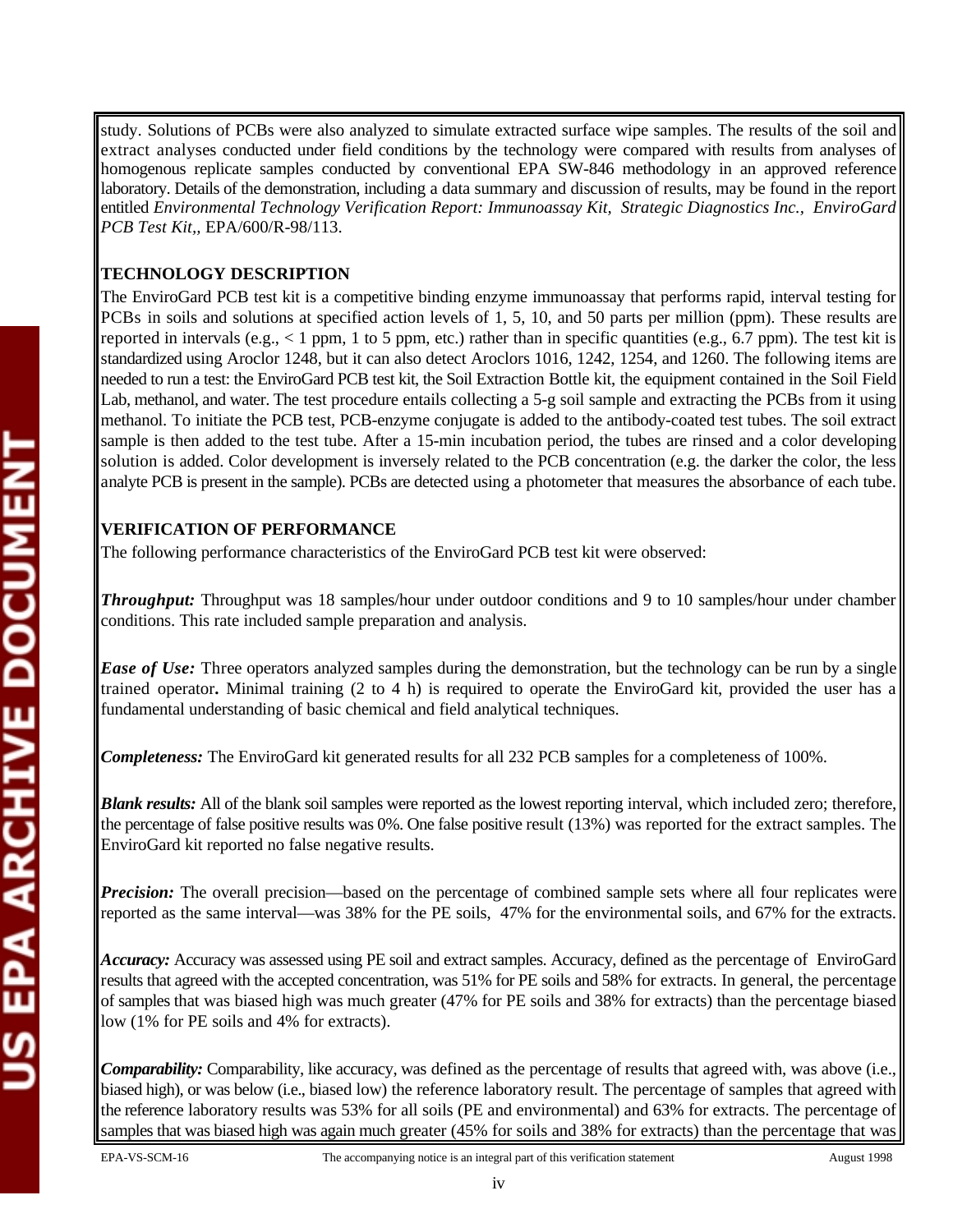biased low (2% for soils and 0% for extracts).

*Regulatory Decision-making:* One objective of this demonstration was to assess the technology's ability to perform at regulatory decision-making levels for PCBs, specifically 50 ppm for soils and 100  $\mu$ g/100cm<sup>2</sup> for surface wipes. For PE and environmental soil samples in the range of 40 to 60 ppm, 39% of the EnviroGard results agreed with the reference laboratory. In contrast, 59% were biased high and 2% were biased low. For extract samples representing surface wipe sample concentrations of 100  $\mu$ g/100 cm<sup>2</sup> and 1000  $\mu$ g/100 cm<sup>2</sup> (assuming a 100cm<sup>2</sup> wipe sample), 63% of the EnviroGard results agreed with the extract spike concentration. In comparison, the percentage of extract samples that was biased high was 38%, and the percentage of samples that was biased low was 4%.

*Data quality levels:* The performance of the EnviroGard PCB test kit was characterized as biased and imprecise about 50% of the time, because nearly half of the data were biased relative to the accepted concentration values (in terms of accuracy) and had replicate results that were not reported as the same interval (in terms of precision). It should be noted that there was an increased likelihood of results being biased high as a result of the conservatism that the manufacturer has incorporated into the calculation of results.

The results of the demonstration show that the EnviroGard PCB test kit can provide useful, cost-effective data for environmental problem-solving and decision-making. Undoubtedly, it will be employed in a variety of applications, ranging from serving as a complement to data generated in a fixed analytical laboratory to generating data that will stand alone in the decision-making process. As with any technology selection, the user must determine if this technology is appropriate for the application and the project data quality objectives. For more information on this and other verified technologies, visit the ETV web site at *http://www.epa.gov/etv*.

Gary J. Foley, Ph.D. **Director** National Exposure Research Laboratory Office of Research and Development

**NOTICE**: EPA verifications are based on an evaluation of technology performance under specific, predetermined criteria and the appropriate quality assurance procedures. EPA makes no expressed or implied warranties as to the performance of the technology and does not certify that a technology will always, under circumstances other than those tested, operate at the levels verified. The end user is solely responsible for complying with any and all applicable Federal, State, and Local requirements.